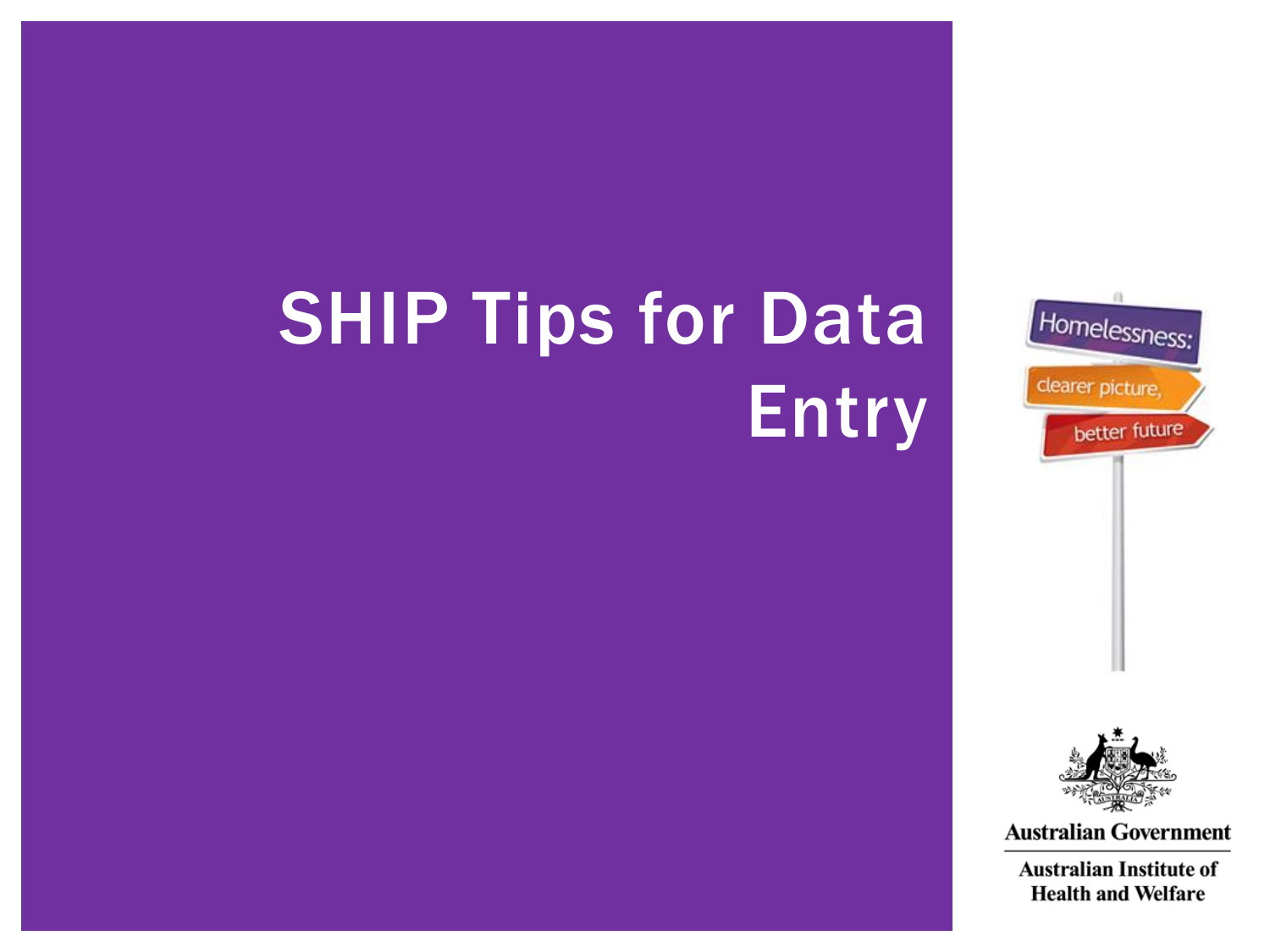



**Health and Welfare** 

#### **1. Person Client Search**

- When searching for a client DO NOT enter both 'Given name' and 'Family name' (this can narrow the search too much). Select either one or the other.
- Use wildcard (percentage sign Shift + 5) to filter the search for client.
- Always leave the option 'Fuzzy' selected as this will bring up any name that is similar to the spelling you have entered i.e. **Smith** will also appear in the search if you enter **Smyth.**
- You can hit **Enter** on the keyboard instead of clicking on **GO**

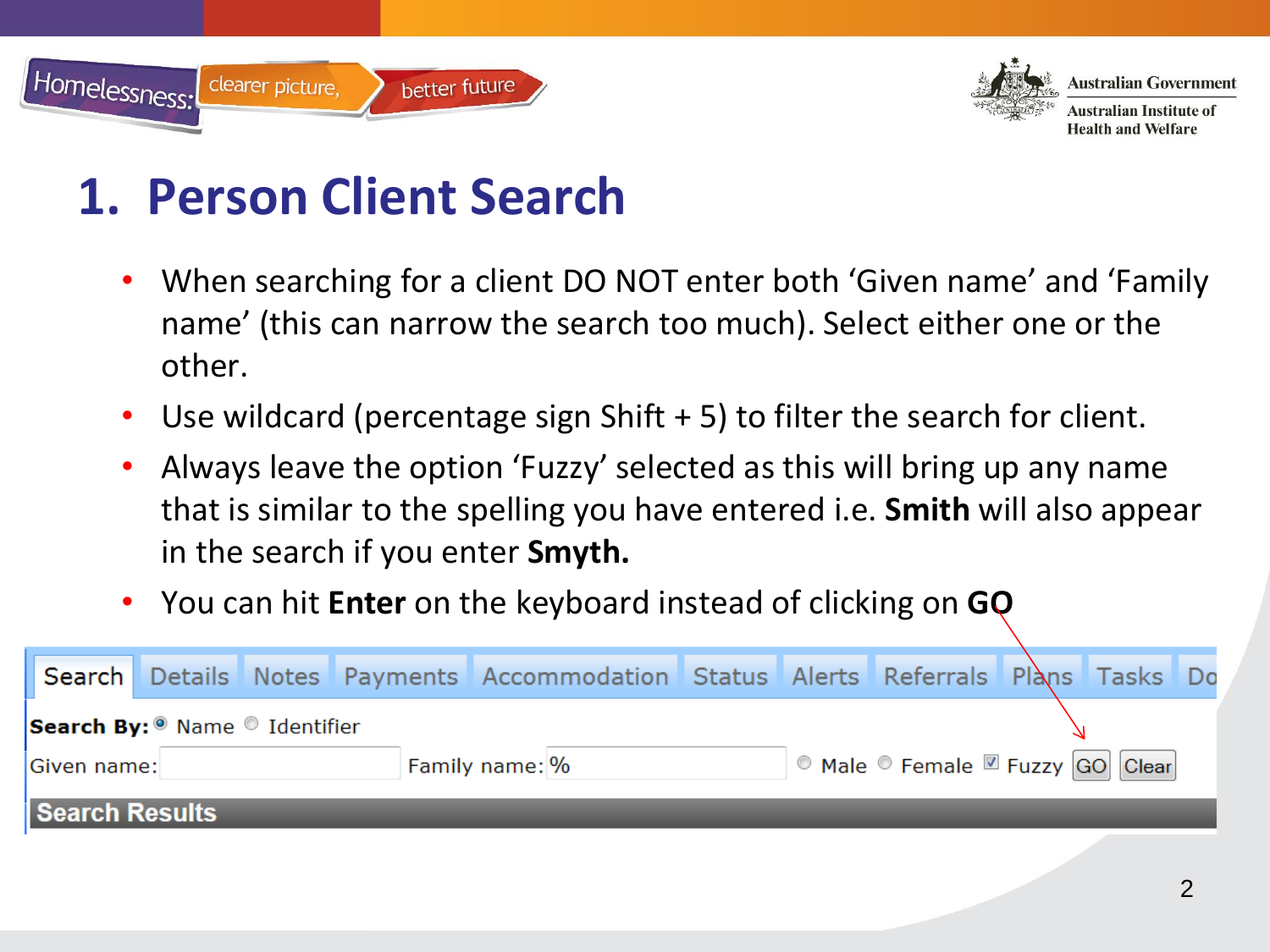



**Australian Institute of Health and Welfare** 

## **2. Presenting Unit Head (PUH)**

#### **Entering information about a family that present together (Presenting Unit)**

- PUH (Presenting Unit Head) is the first entered into SHIP
- You must tick a box for each client to include them in a Support Period



- In the above example, Susie Green is the Presenting Unit Head. Gabby Green and Samuel Green are included in the support period.
- Christopher Green is not getting a service and will not be included in the support period.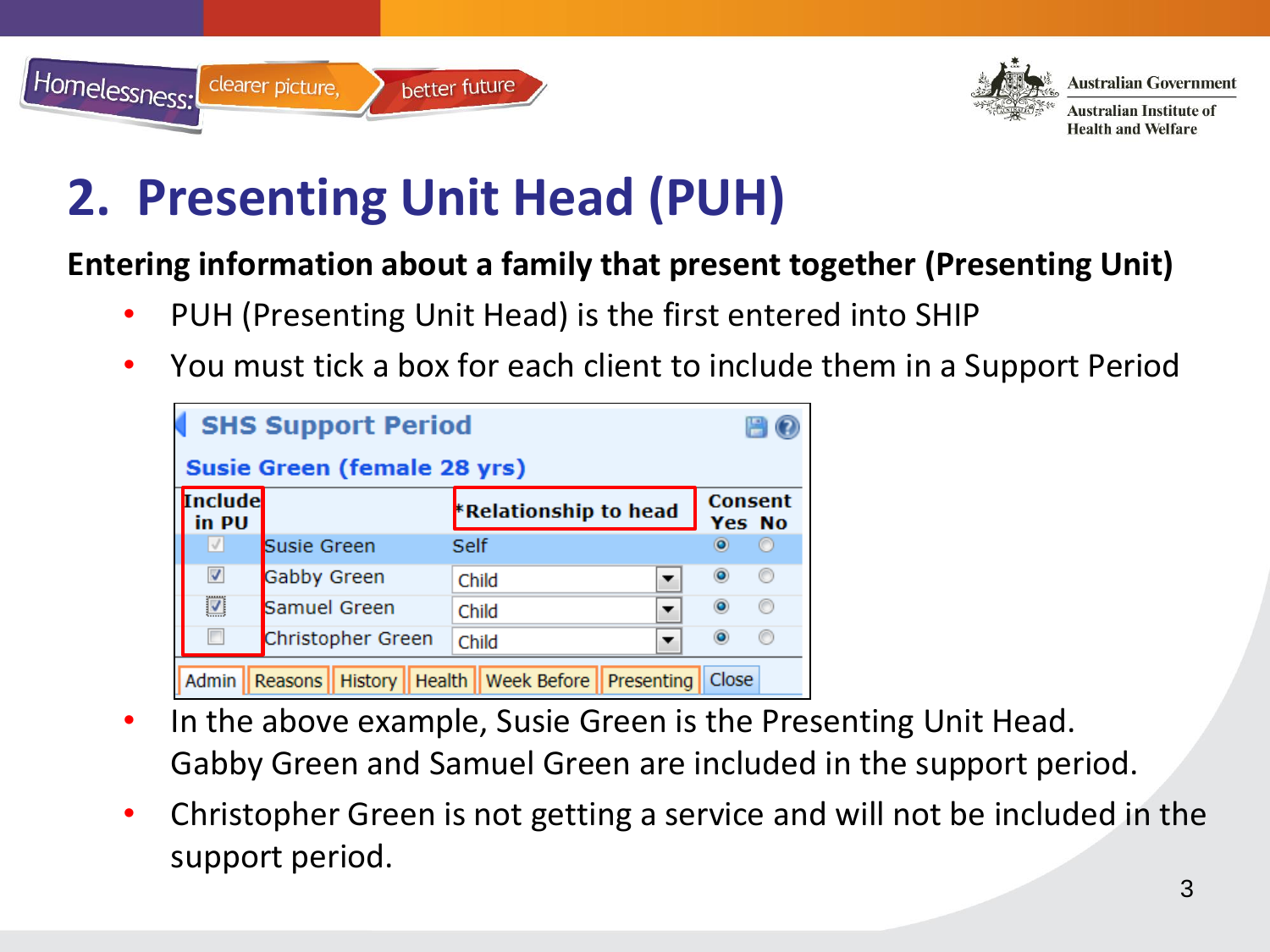



**Australian Institute of Health and Welfare** 

### **3. Presenting Unit Head (PUH)**

• As soon as you save the details of the Presenting Unit Head, an edit pencil appears next to the other members of the Presenting Unit.

| <b>SHS Support Period</b>   |                          |                              |                                 |                          |  |  |
|-----------------------------|--------------------------|------------------------------|---------------------------------|--------------------------|--|--|
| Susie Green (female 28 yrs) |                          |                              |                                 |                          |  |  |
|                             | <b>Include</b><br>in PU  |                              | *Relationship to head           | <b>Consent</b><br>Yes No |  |  |
|                             | $\mathcal{J}$            | Susie Green                  | Self                            | O                        |  |  |
|                             | $\overline{\mathbf{v}}$  | Samuel Green                 | Child                           | O                        |  |  |
|                             | $\overline{\mathcal{A}}$ | Gabby Green                  | Child                           | ◉                        |  |  |
|                             | F                        | Christopher Green            | Child                           | O                        |  |  |
| <b>Admin</b>                |                          | Reasons    History    Health | <b>Week Before   Presenting</b> | Close                    |  |  |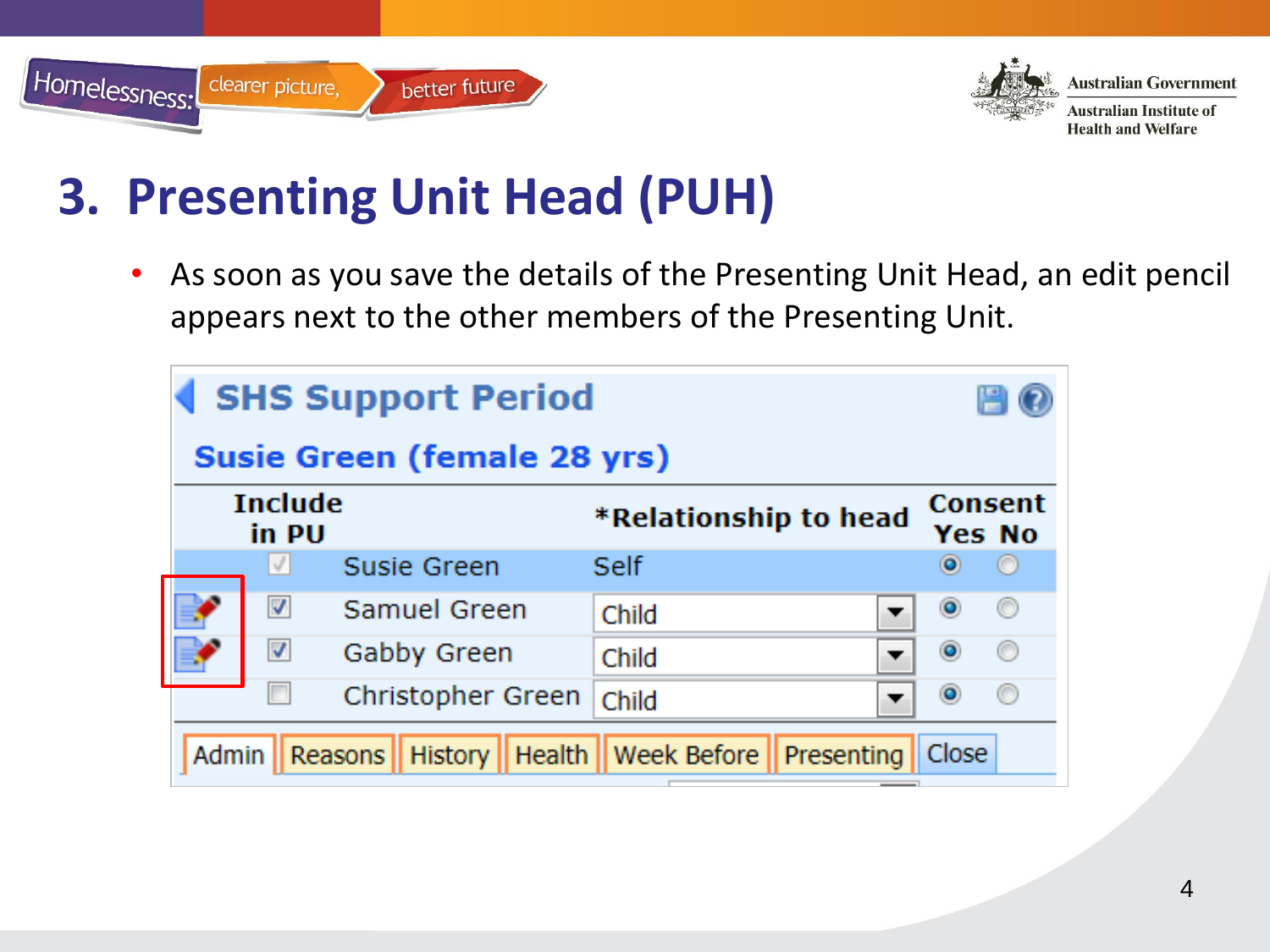



Australian Government **Australian Institute of** 

### **4. Entering data for other members of the PU**

- To enter the details of these other members, click the pencil edit icon.
- After you click on the pencil icon, you will notice a new icon on the right side of this client record.
- This is known as a copy-over icon.

| <b>SHS Support Period</b><br><b>Gabby Green (female 5 yrs)</b> |                                                           |                          |  |  |
|----------------------------------------------------------------|-----------------------------------------------------------|--------------------------|--|--|
| <b>Include</b><br>in PU                                        | *Relationship to head                                     | <b>Consent</b><br>Yes No |  |  |
| $\cal{J}$<br>Susie Green                                       | Self                                                      | O                        |  |  |
| $\sqrt{}$<br>Gabby Green                                       | Child<br>▼                                                |                          |  |  |
| $\sqrt{ }$<br>Samuel Green Child                               |                                                           |                          |  |  |
| <b>Admin</b>                                                   | Reasons    History    Health    Week Before    Presenting | Close                    |  |  |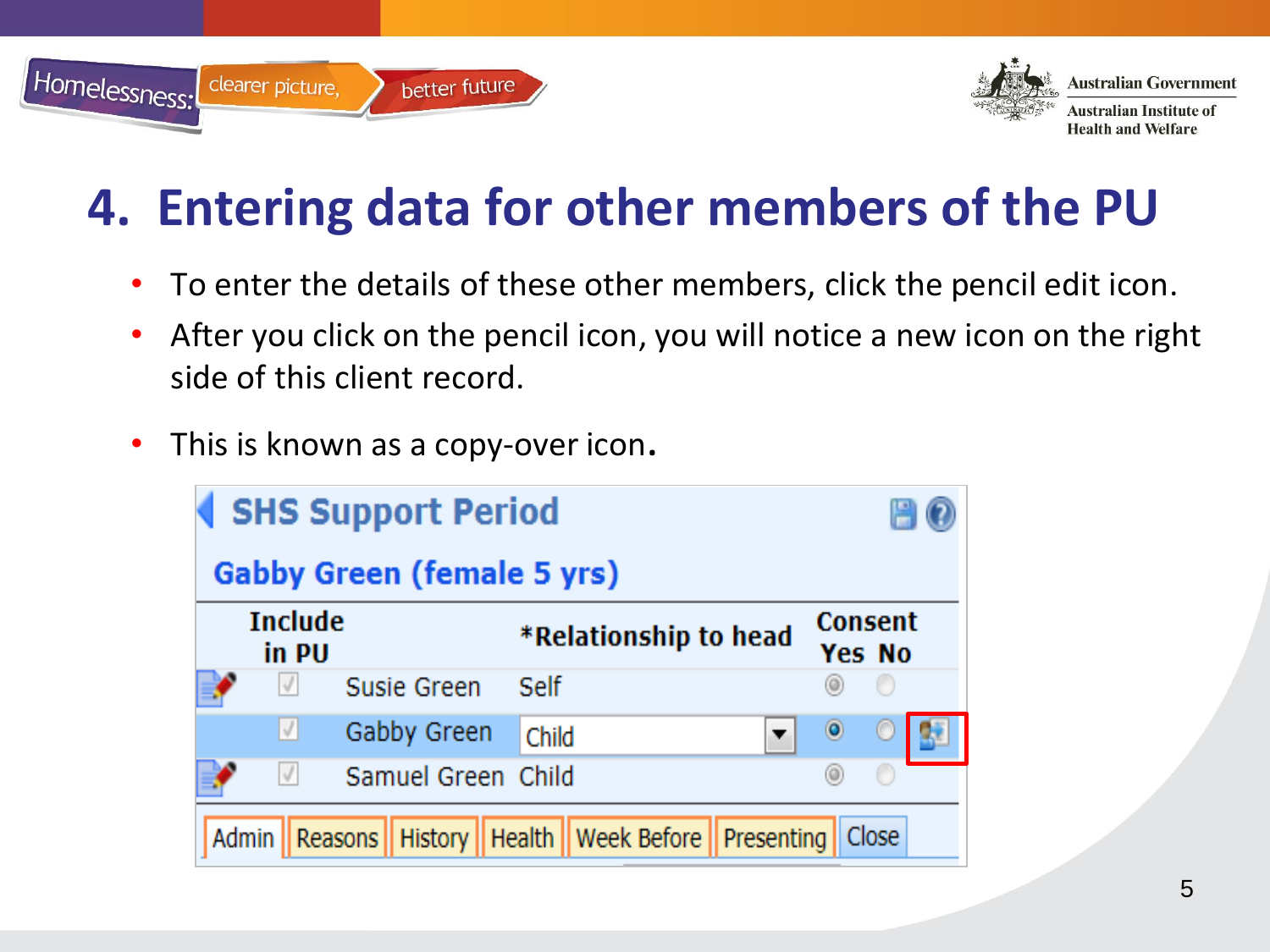



Australian Institute of **Health and Welfare** 

#### **5. Copy-over Icon**

• This icon can be used to copy many field values from the presenting unit head to the records of other members of the family/unit.



- This saves on data entry.
- Some information is different, especially for children, so not all fields are copied over.
- Please complete all fields and check that data has been copied over correctly.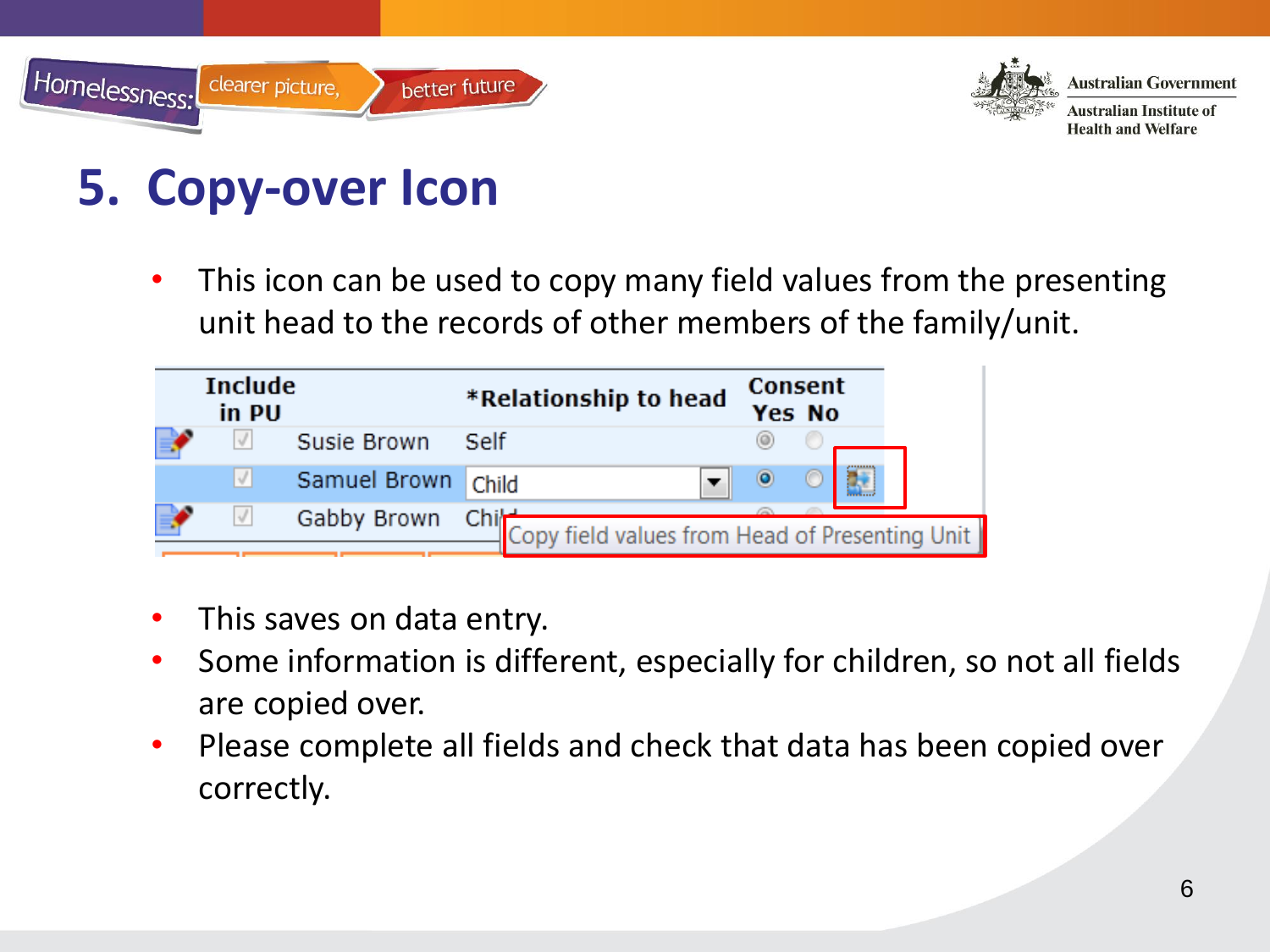



**Australian Institute of Health and Welfare** 

#### **6. Notes Tab**

• 'Contact Type' can be decided by your agency. The 'Contact Type' is mandatory; however, this information does not come to AIHW.

| <b>Edit Note Details</b> |                                      |  |
|--------------------------|--------------------------------------|--|
|                          | 讍<br>Date 22/08/2013                 |  |
|                          | * Worker/s Shivani Sharma, UAT 2 A X |  |
| *Contact type            | $\bullet$                            |  |
| <b>Notes</b>             |                                      |  |

• **Do Not** select 'File Note' if you are going to be ticking services provided as well.

> **Important:** The services recorded in a File Note will not be reported in the SHS Status Update or SHS Extract unless there is a corresponding Accommodation record, Payment or (non File) Note within the month.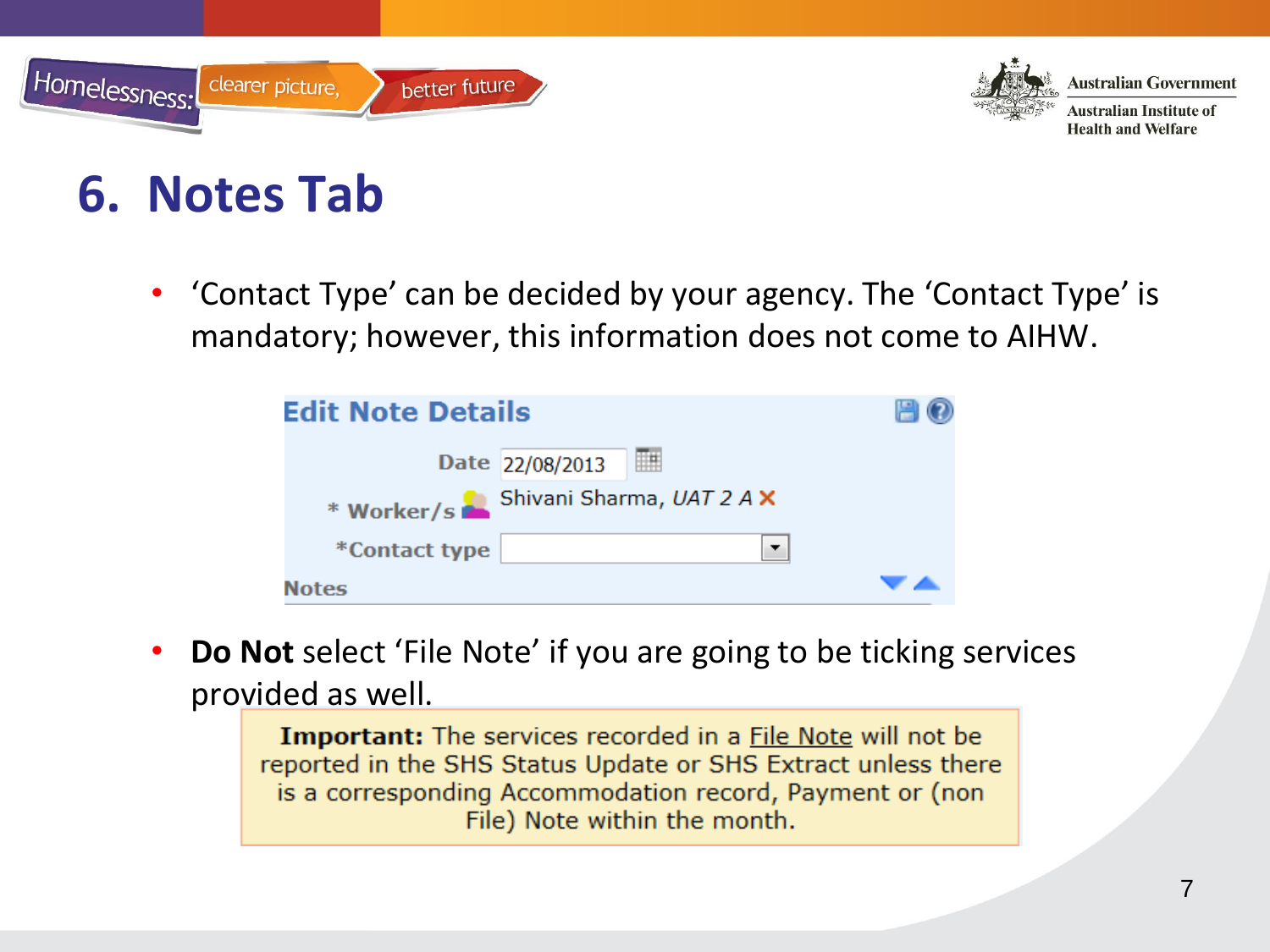



**Australian Institute of Health and Welfare** 

#### **7. Notes Tab - Services and Assistance**

• On the 'Housing' tab in Notes, if you select Support Provided, please ensure that you enter the corresponding information on the Accommodation/ Payments tab i.e. dates accommodation provided and payment made for accommodation.

|                            | <b>Housing General Specialised</b> |                      |                                                                            |
|----------------------------|------------------------------------|----------------------|----------------------------------------------------------------------------|
| <b>Needs</b><br>Identified | Support<br>Provided                | Referral<br>Arranged |                                                                            |
|                            |                                    |                      | <b>Housing / Accommodation</b>                                             |
|                            |                                    |                      | Short term or emergency<br>accommodation                                   |
|                            |                                    |                      | Medium term/transitional<br>housing                                        |
|                            |                                    |                      | Long term housing                                                          |
|                            |                                    |                      | Assistance to sustain tenancy or<br>prevent tenancy failure or<br>eviction |
|                            |                                    |                      | Assistance to prevent<br>foreclosures or for mortgage<br>arrears           |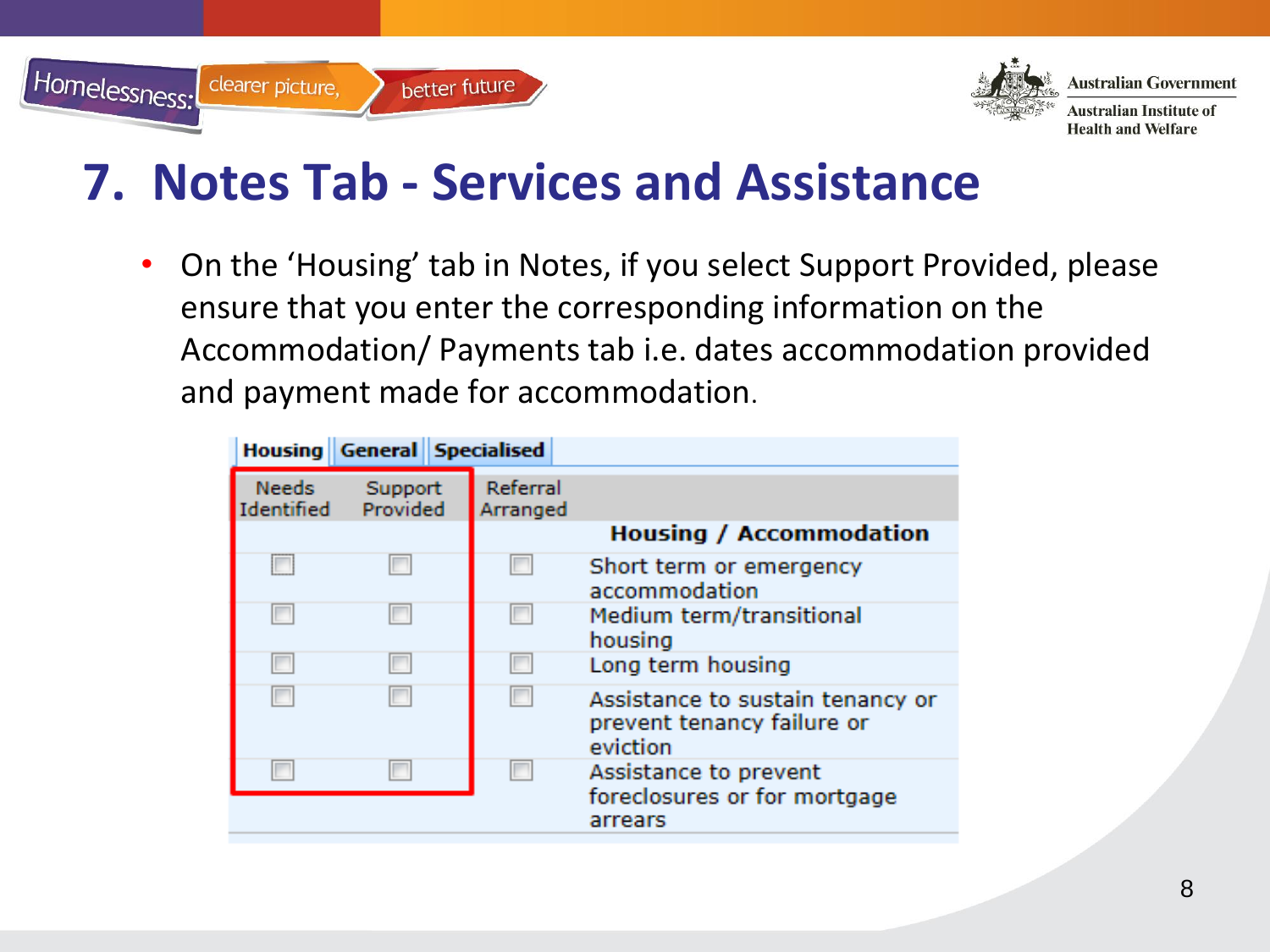



#### **8. Status Update error**

• If you get a Status Update error, go to the 'Services' tab to get a clearer understanding of the error message.

|       | <b>SHS Status Update</b>                           |                                                                                                         |        |                                                                     |
|-------|----------------------------------------------------|---------------------------------------------------------------------------------------------------------|--------|---------------------------------------------------------------------|
|       | <b>Update for January 2013</b>                     |                                                                                                         |        |                                                                     |
|       |                                                    | <b>Geoffrey Main (male 11 yrs)</b>                                                                      |        |                                                                     |
|       | Veronica Main                                      |                                                                                                         | female | Self                                                                |
|       | <b>Geoffrey Main</b>                               |                                                                                                         | male   | Child                                                               |
|       | Page Main                                          |                                                                                                         | female | Child                                                               |
| Admin | Plan                                               | Housing   Work & Income   Study & Family (Services                                                      |        |                                                                     |
|       | <b>Support Period</b><br>◎ ongoing at end of month | closed (support ended this month)                                                                       |        |                                                                     |
|       |                                                    | Error recording support services provided this month. You will<br>to Services tab for more information. |        | not be able to close this Support Period until this is fixed. Refer |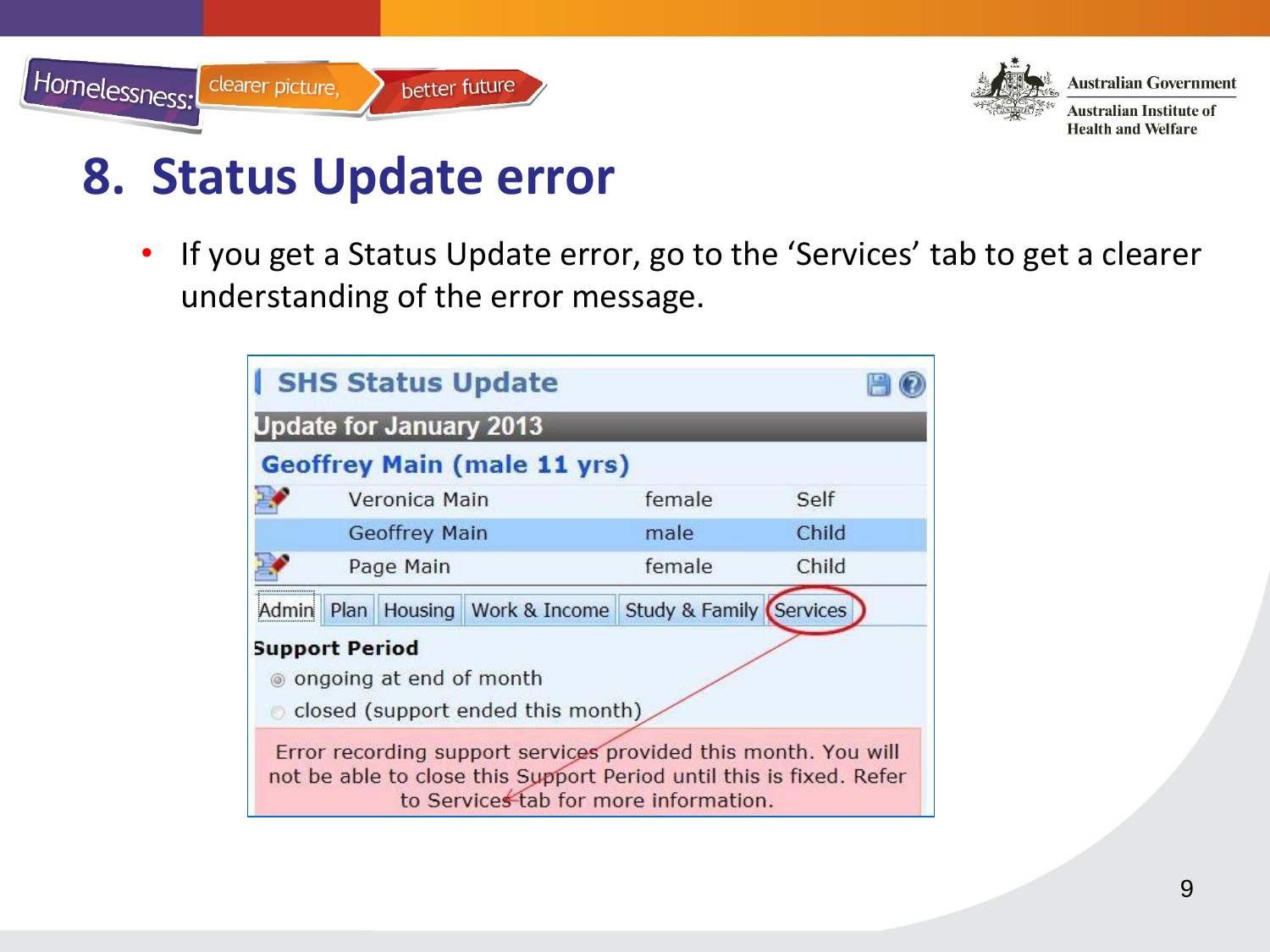



Australian Institute of **Health and Welfare** 

#### **9. Status Update: Services tab**

- The 'Services Tab' is *read only* and is a useful summary of services provided in the collection month (this tab cannot be edited).
- It also provides additional information on the error message shown on the previous slide.

| Following is a summary of services provided this month based<br>upon information recorded in the Notes, Payments and<br>Accommodation tabs |                     |                     |                      |
|--------------------------------------------------------------------------------------------------------------------------------------------|---------------------|---------------------|----------------------|
| First day of service in month 04/01/2013                                                                                                   |                     |                     |                      |
| Last day of service in month 04/01/2013                                                                                                    |                     |                     |                      |
|                                                                                                                                            | Needs<br>Identified | Service<br>Provided | Referral<br>Arranged |
| <b>Housing / Accommodation</b>                                                                                                             |                     |                     |                      |
| Short term or emergency<br>accommodation                                                                                                   |                     | ✓                   |                      |
| General assistance and support                                                                                                             |                     |                     |                      |
| Financial information                                                                                                                      |                     |                     |                      |
| Material aid/brokerage                                                                                                                     | ✓                   |                     |                      |
| Advice/information                                                                                                                         |                     |                     |                      |